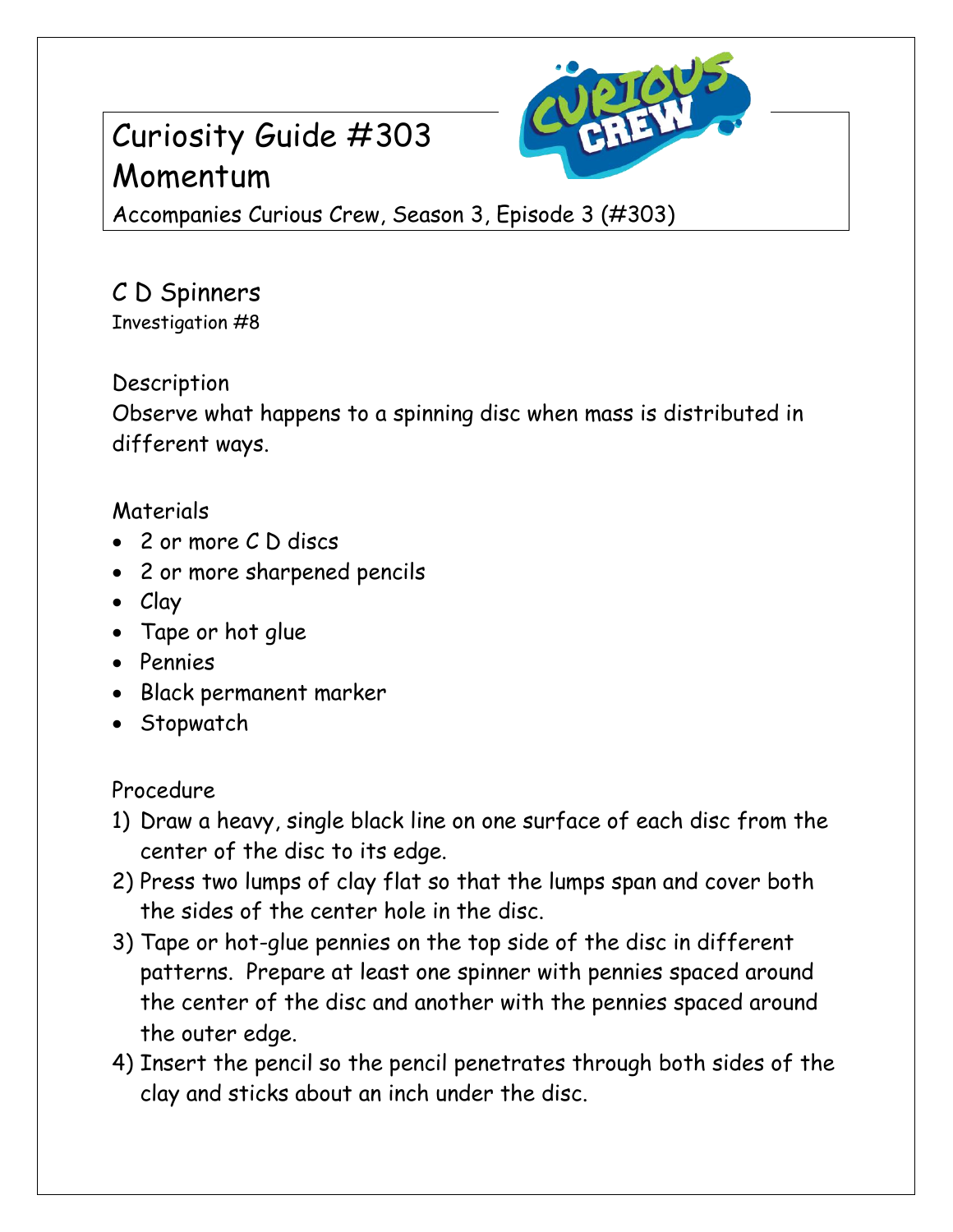- 5) Try gripping and spinning the pencil top so that it spins on the point.
- 6) Count how many rotations you can see by watching the black line.
- 7) Spin each disc for the same number of seconds and compare which one spins faster.
- 8) What do you notice?

#### My Results

#### Explanation

When objects are rotating, the objects are said to have angular momentum. The objects will continue to rotate with constant angular momentum unless another force acts on the system. Angular momentum is the product of angular velocity, which is the number of rotations per second, and the moment of inertia. The moment of inertia includes both the mass of the object, as well as how the mass is distributed. When the mass is further away from the object's center, like the pennies attached near the edge of the disc, the disc will rotate more slowly. When the mass is more centrally located, like the pennies attached near the center of the disc, the disc will spin faster. Angular momentum is conserved as well. This means that if the moment of inertia increases and the mass moves away from the center, then the